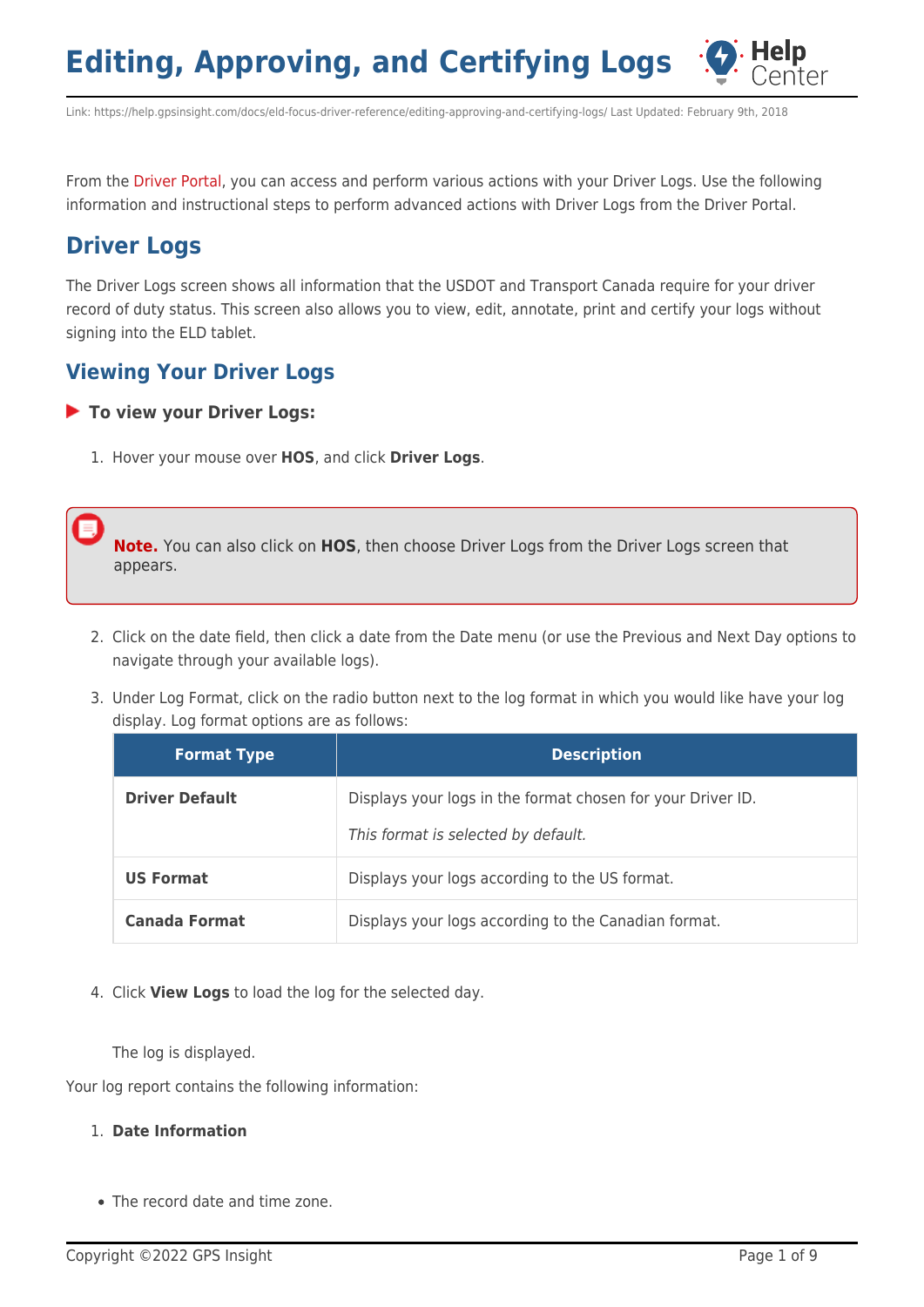

Link: https://help.gpsinsight.com/docs/eld-focus-driver-reference/editing-approving-and-certifying-logs/ Last Updated: February 9th, 2018

- Time zone offset from UTC.
- The starting time for the 24-hour period.

### 1. **Certification Information**

If the log is certified: Your name and the date (MM|DD|YY) and time (hh:mm|AM/PM|Time Zone) of certification.

### 2. **Driver Information**

- Your name (Last, First).
- Your Driver ID.
- The multiday basis or cycle you follow.

**Note.** Multiday basis is shown when logs are viewed in US format; the cycle is shown when logs are viewed in Canada format.

Your driver's license number and issuing state or province.

**Note.** Your full driver's license number is only visible to you; all other users see only the last 4 digits (e.g., "\*\*\*\*\*\*\*YY27").

### 3. **Carrier and Home Terminal**

- The name of your motor carrier.
- The USDOT Number of your motor carrier.
- Your carrier's main office address.
- The name of the home terminal to which you have been assigned on the date of the log.
- The address of your home terminal.

## 4. **Graph Grid**

- Graph of all active duty status changes for the 24-hour period beginning at 12:00 AM.
- Total hours and minutes (hh:mm) in each duty status, shown immediately to the right of the graph.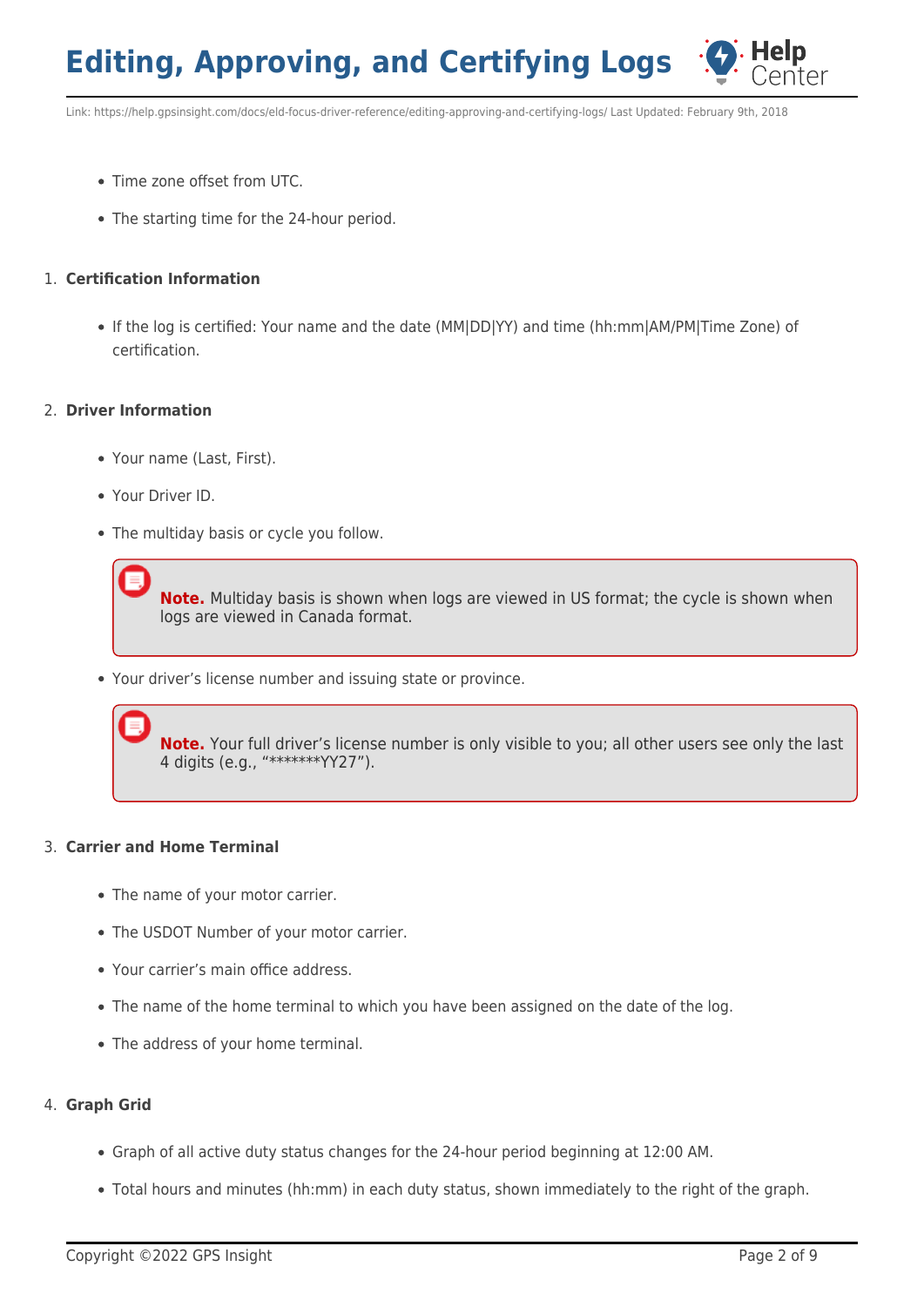

Link: https://help.gpsinsight.com/docs/eld-focus-driver-reference/editing-approving-and-certifying-logs/ Last Updated: February 9th, 2018

### 5. **Vehicles and other Resources**

The Commercial motor vehicle (CMV) you used during the 24-hours period beginning at 12:00 AM.

**Note.** If the log is displayed in Canada format and you have at least one **Driving (D)** status in a vehicle for the log date shown, the first odometer reading and last odometer reading recorded while you were on duty and driving will be shown.

Total distance driven today (while on duty).

**Note.** This total does not include any distance traveled while **Off Duty**, **Personal Conveyance (OFF-PC)** status or any distance traveled in an inactive duty status.

- Co-drivers.
- Trailers.
- Shipments.

#### 6. **Log Events**

- Chronological listing of all log events occurring on (or extending into) the date of the log:
- **Sequence ID** The system-generated number assigned to the event in the log. Each device and the host system have a separate series of sequence IDs, starting at zero and increasing as events are recorded.
- **Origin** The source of the event.
- **Record Status** This field displays the current status of each event.

**Note.** Events may be listed that are not part of the current log of record. Use the **Record Status** column to understand the current status of each event.

**Active** – This event is part of the current log of record.

**Inactive – Changed** – This event is no longer part of the current log of record.

**Inactive - Requested** - This event is a change that has been requested by someone other than you; it will not become part of your log of record unless you accept or reject the change.

**Inactive – Rejected** – This event is a change that was requested by someone other than you, that you have rejected; it is not part of your log of record.

**Details** – Information such as the location where a status change occurred, the malfunction or data diagnostic status, or the text of a remark. The location displayed for status changes is the physical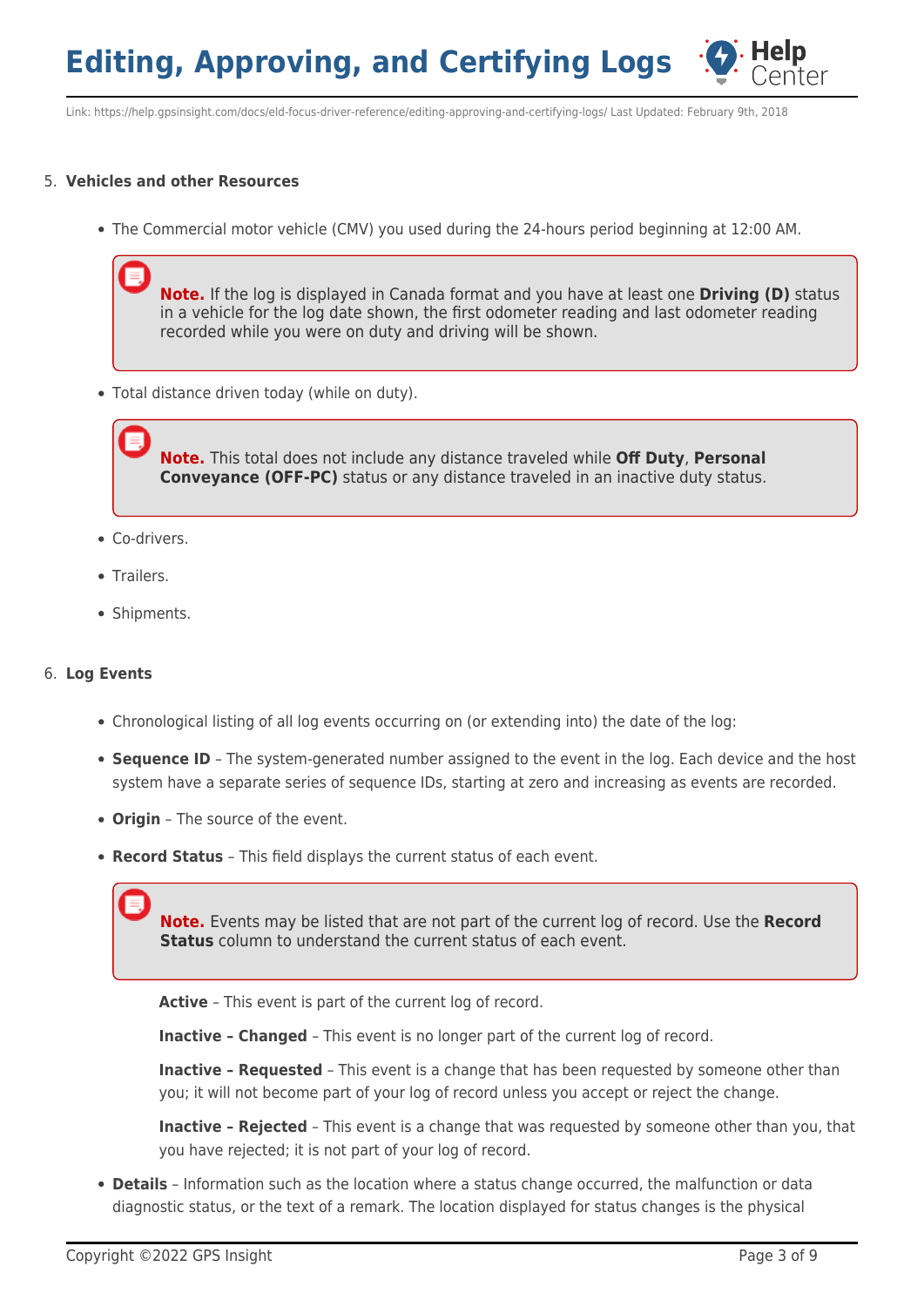

Link: https://help.gpsinsight.com/docs/eld-focus-driver-reference/editing-approving-and-certifying-logs/ Last Updated: February 9th, 2018

location relative to the nearest population center of 5,000 or more per the ELD mandate (10,000 for AOBRDs).

**Vehicle Miles** – Displays either Total Vehicle Distance or Accumulated Vehicle Distance, indicated by 'T' or 'E.'

**'T'** indicates that the displayed value is Total Vehicle Distance (Odometer)

**'E'** indicates that the displayed value is Accumulated Vehicle Distance. This value starts from 0 at each Engine Power-Up, and increases until the next Engine Power-Up.

**Engine Hours** – Displays the total or elapsed engine hours, or the time the CMV's engine is powered.

**'T'** indicates that the displayed value is Total Engine Hours

**'E'** indicates that the displayed value is Elapsed Engine Hours. This value starts from 0 at each Engine Power-Up, and increases until the next Engine Power-Up.

**Conflicts** – Indicates any conflicts including missing locations or missing odometers.

# **Managing Log Events**

In compliance with USDOT regulations, the HOS application keeps a record of changes made to your log events, including what information was changed, who made the change (you or your fleet administrator), and when the change was made.

**Tip!** In some cases, edits can be avoided. Before you make any change, be sure of the following: – You have entered any missing data indicated by the electronic logging device (e.g., recording the locations of status changes for which GPS was not available).

– Your most recent records have been sent from the ELD (electronic logging device) to the Portal.

If you have verified the need to modify the active log events, keep these points in mind:

- You are required to enter a **Reason For Change** for every change to a log event. Briefly explain why it is necessary to edit the information currently recorded (e.g., Forgot to sign out). The reason you enter will be shown as an annotation to the event.
- You cannot undo a log event once it is **Active**. If you have entered the wrong information, you may edit the log event in order to correct the error; however, each successive change will be reflected in the log history.
- If the change that you are attempting would cause a conflict or loss of data, you may be prompted to confirm the change.

### **Your Log Changes**

When you make a change to your log, the change becomes effective immediately. For example, when you delete an event, the event is marked as **Inactive – Changed**.

### **Log Changes from Other Users**

When a user, like your fleet administrator, makes a change to your log, the change is marked as **Inactive –**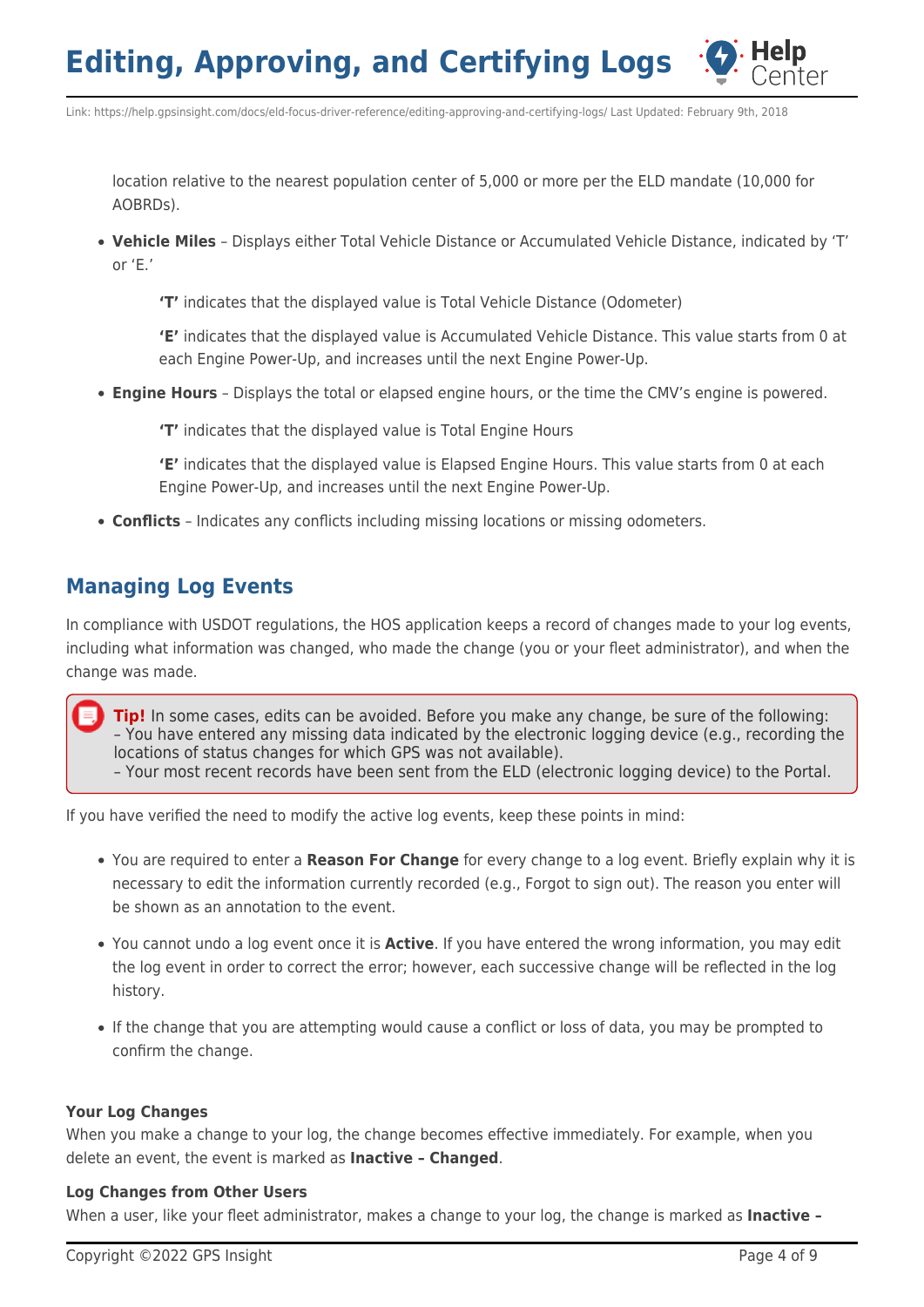

Link: https://help.gpsinsight.com/docs/eld-focus-driver-reference/editing-approving-and-certifying-logs/ Last Updated: February 9th, 2018

**Requested** until you accept or reject the proposed change.

Adding a Log Event

## **To add a log event:**

- 1. Tap **Logs** from the Driver Overview.
- 2. View the log for the date for which you wish to add the event.
- 3. Tap **Add (+)** in the botton right corner.
- 4. Enter the details for the event. Review all details carefully before saving.
- 5. Tap **Save** to add the event and return to the Driver Logs screen.

### Annotating a Log Event

## **To annotate a log event:**

- 1. In the **Log Events** table, locate the row containing the event you wish to annotate.
- 2. Click the **Annotate** icon (plus sign) for the event.
- 3. Enter the text of the annotation (up to 60 characters).
- 4. Click **Submit** to save the annotation.

Changing the Status of a Log Event

## **To change the status of a log event:**

- 1. Tap the Status, Start Time, Location, and Vehicle ID (optional).
- 2. Review the provided list of statuses to select from as allowed by your carrier and as applicable for the driver type. Not all statuses are available.
- 3. Choose the correct vehicle ID (optional) within the last 7 to 14 days, or select N/A if the status did not occur on any of the available dates.
- 4. Once the event details have been entered, add a Reason for Change, then tap Save to finish and add the new event to the log.
- 5. Tap Cancel to return to the log without saving any changes

**Note.** New status changes cannot be added during an automatic driving event. Ensure you select a start time before or after any driving events on the log. New status changes also cannot be added with the same start time as an event already present on the log.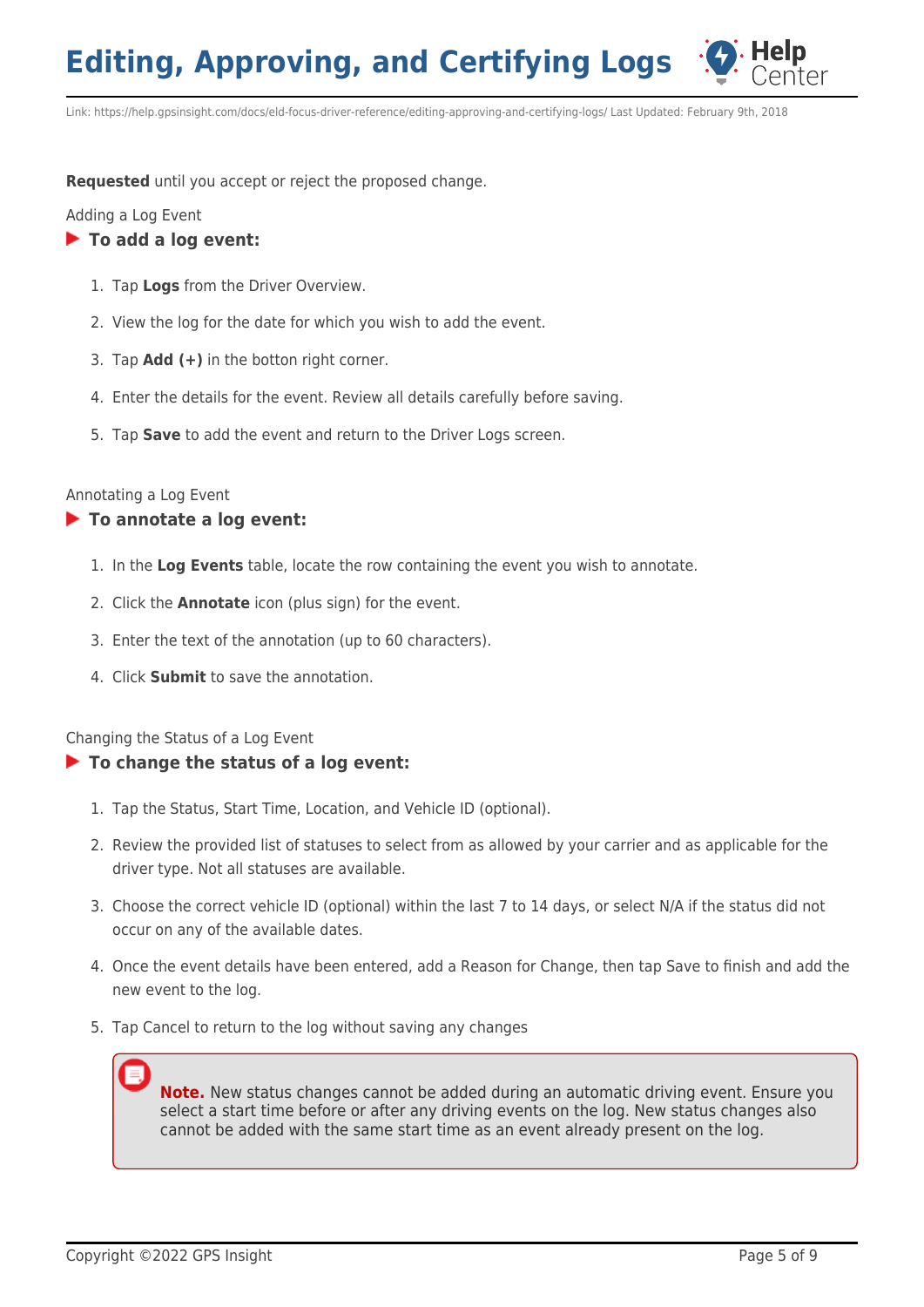

Link: https://help.gpsinsight.com/docs/eld-focus-driver-reference/editing-approving-and-certifying-logs/ Last Updated: February 9th, 2018

Editing a Log Event

Remember the following when editing an event:

- If the event you are editing spans multiple days, you must view the first log for which the event is listed in order to select the event.
- You can change the *start time* of an event but not the *start date* of an event, unless the driver's time zone has changed.
- You cannot specify the end date or time of an event. The HOS application calculates the end date and time automatically.

#### **To edit a log event:**

1. In the **Log Events** table, click the **pencil icon** or click the link in the **Type/Status** column for the Status Change, Remark, or Exception that you wish to edit.

A separate page for the corresponding event is displayed.

- 2. Change the details for the event and review carefully.
- 3. Click **Save** to save changes and return to the Driver Logs screen.

Accepting/Rejecting a Proposed Edit

#### **To accept or reject a proposed edit:**

- 1. Locate the proposed edit (shown in red) in your list of Log Edits.
	- a. To accept, click the green thumbs-up icon.

The proposed edit is applied to your log and your remaining hours are recalculated accordingly. The original event displays a status of **Inactive – Changed**. Use the annotation icon (plus sign) to add annotations to the log event, if needed.

b. To reject, click the red thumbs-down icon.

The proposed edit is updated and displays **Inactive-Rejected** on your log. Use the annotation icon (plus sign) to add annotations to the log event, if needed.

Transcribing Paper Log Events

#### **To transcribe log events:**

- 1. Navigate to the Driver Logs.
- 2. Select your name and date, then click View Logs.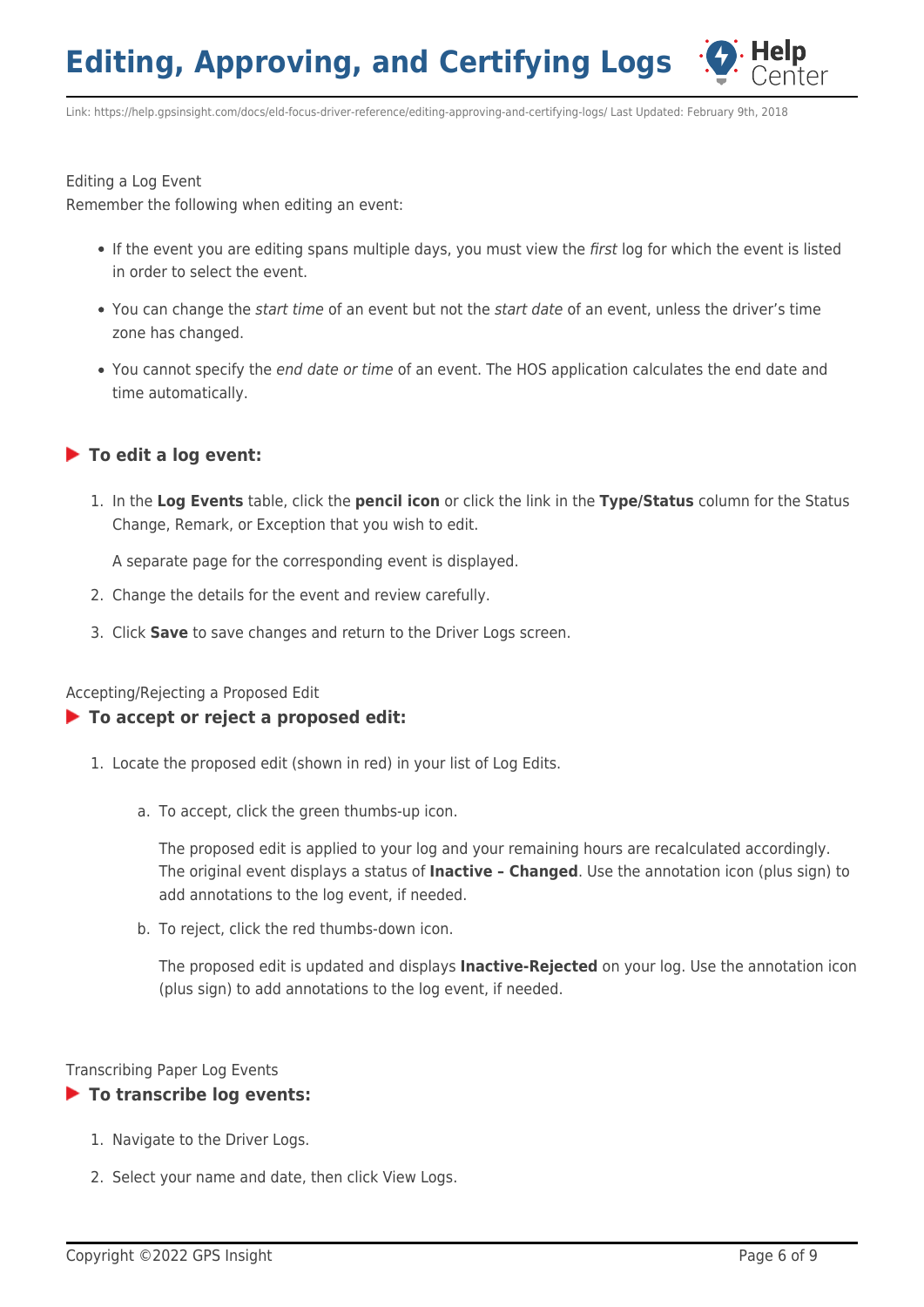

Link: https://help.gpsinsight.com/docs/eld-focus-driver-reference/editing-approving-and-certifying-logs/ Last Updated: February 9th, 2018

**Note.** Ensure your logs are certified, or else you cannot make edits.

- 3. Click the New Status Change button and enter the paper details for the Off Duty event that will end your shift.
- 4. Click Save.

#### **Required fields are indicated by a red asterisk (\*) next to the field name.**

- 5. Edits made in the driver portal will immediately become an active part of your log.
- 6. To continue, again click New Status Change and enter the details for the event immediately prior to the end of your shift.
- 7. Once you have entered all required information, click Save.
- 8. Repeat these steps to enter a New Status Change for each event in the driver's log, including Off Duty events, working backwards until you reach the first event of their shift.
- 9. Tap the View Proposed button to view and accept proposed edits.
- Tapping View Active will switch the view back to the active grid.
- If all proposed edits have been made by the carrier, you be required to accept or reject the edits.
- If the edits were made in the past 7 days (14 for Canadian drivers), you can review and accept the edits on an ELD.
- You must sign in to the driver portal to review edits proposed on logs older than 7 or 14 days (depending on their driver type) but can review and accept or reject edits to more recent logs through the portal as well.

#### Deleting a Log Event

#### **To delete a log event:**

- 1. In the **Log Events** table, locate the row containing the event you wish to delete.
- 2. Click the **Delete** icon (trash can) for the event.
- 3. Enter the reason for deletion. This reason will be recorded as an annotation to the event.
- 4. Click **Submit** to delete the selected event.

#### **To delete multiple log events:**

1. Check the **Allow multi-select** checkbox.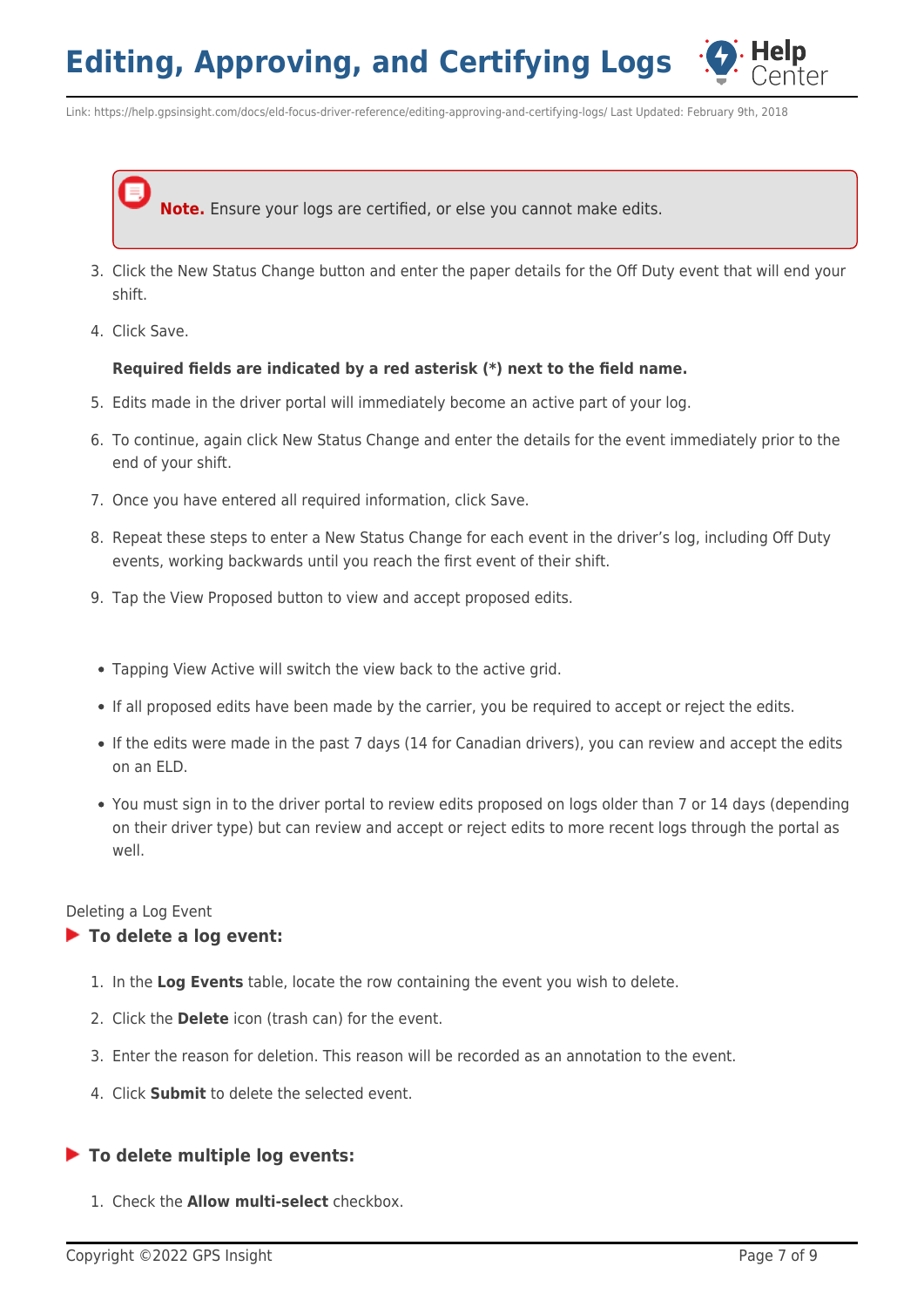

Link: https://help.gpsinsight.com/docs/eld-focus-driver-reference/editing-approving-and-certifying-logs/ Last Updated: February 9th, 2018

- 2. In the **Log Events** table, locate the row(s) containing the event(s) you wish to delete.
- 3. Check the checkbox to the left of each row.
- 4. Click the **Delete** icon (trash can).
- 5. Enter the reason for deletion. This reason will be recorded as an annotation to each selected event.
- 6. Click the **Submit** button to delete the selected events.

**Note.** If you delete a status change that falls between two other status changes, the prior status will be extended to fill the time. If the prior status was Automatically-recorded **Driving** (D) time, an **On-duty Not Driving** (ON) status will be added to fill the gap.

# **Certifying Logs**

You are the only one who can certify your logs. This action can be performed from your ELD (electronic logging device), or from your Driver Portal using the following process.

### **To certify a log:**

1. Review the uncertified log and click **Certify…** when you are ready to certify the accuracy and validity of the log's contents.

**Note.** If there are proposed changes that you have not accepted or rejected, the **Certify…** button is not shown, and instead you will be prompted to review and accept or reject all changes.

A window prompt appears requesting that you confirm you would like to certify the log for the displayed date.

2. To confirm, click **Agree** or click **Not Ready** to go back to the Driver log.

If you clicked Agree, you are returned to the Driver Log and the Certify button is now replaced with a **Certified** label.

## **To certify multiple logs:**

If you have been off duty two or more full days in a row, you may certify the Off Duty logs all at one time.

1. Review the uncertified log for the last date on which you were Off Duty and click **Certify…** when you are ready to certify the accuracy and validity of the log's contents.

**Note.** If there are proposed changes that you have not accepted or rejected, the **Certify…** button is not shown, and instead you will be prompted to review and accept or reject all